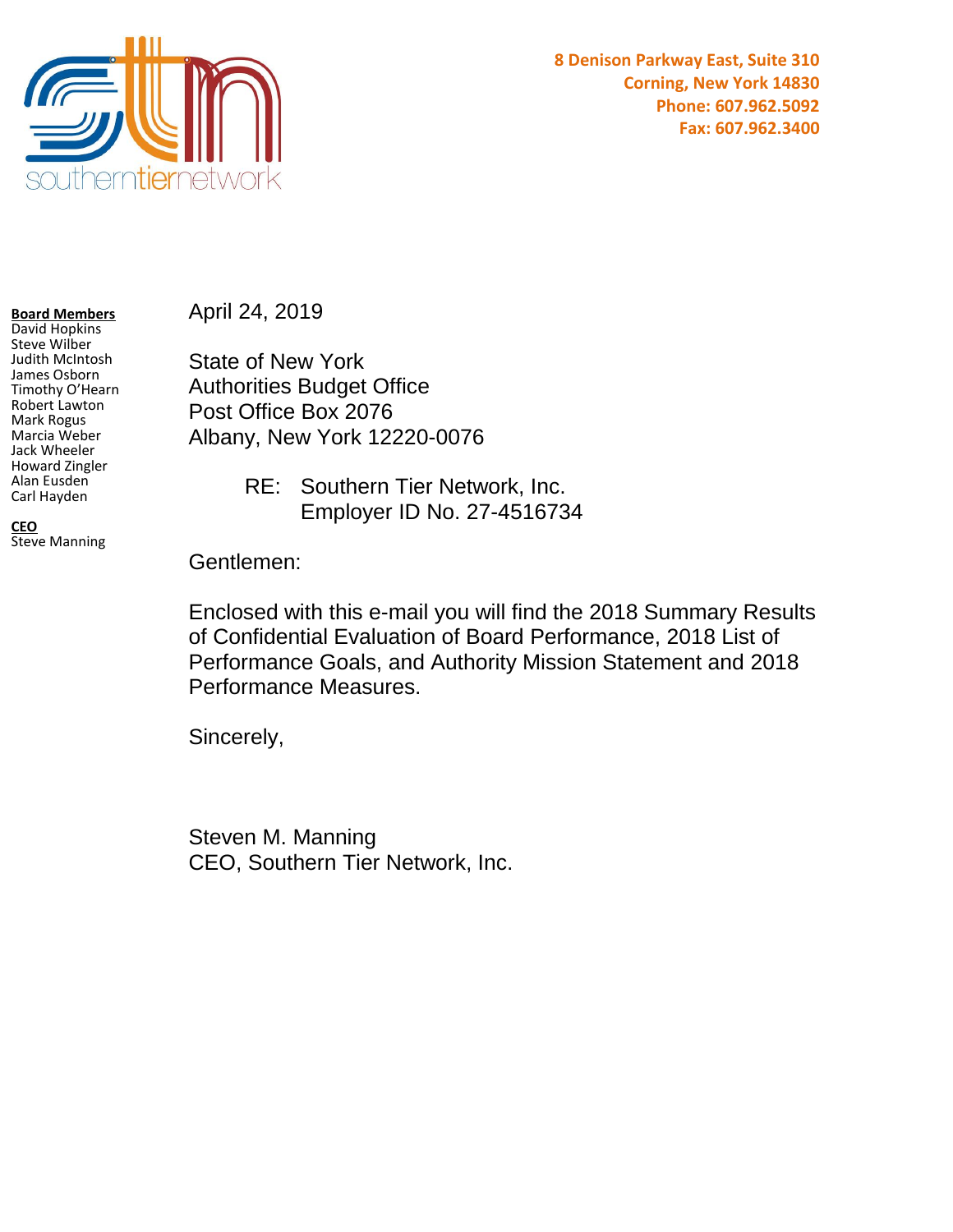# **Authorities Budget Office Policy Guidance**



## **Authority Mission Statement and Performance Measurements**

**Name of Public Authority: Southern Tier Network, Inc.**

**Public Authority's Mission Statement:** *Through public / private partnerships, THE SOUTHERN TIER NETWORK strives to enrich the quality of life in the regions we serve by providing high speed broadband connections via a quality open access model.* 

### **GUIDING PRINCIPLES:**

- enhance/retain municipal focus, civic good & affiliation with county government
- enable economic development in the region by attracting industry and encouraging the development of additional employment
- enable/support enhanced educational, academic, and private research activities within the NY counties served
- provide fiber infrastructure to support progressive Public Safety interoperable communications within the region and the deployment of NG911 services
- enable/support high speed communications and collaboration among health care professionals, providers and their patients
- increase the penetration of broadband services into unserved and underserved rural areas within the counties served
- lessen the burdens of government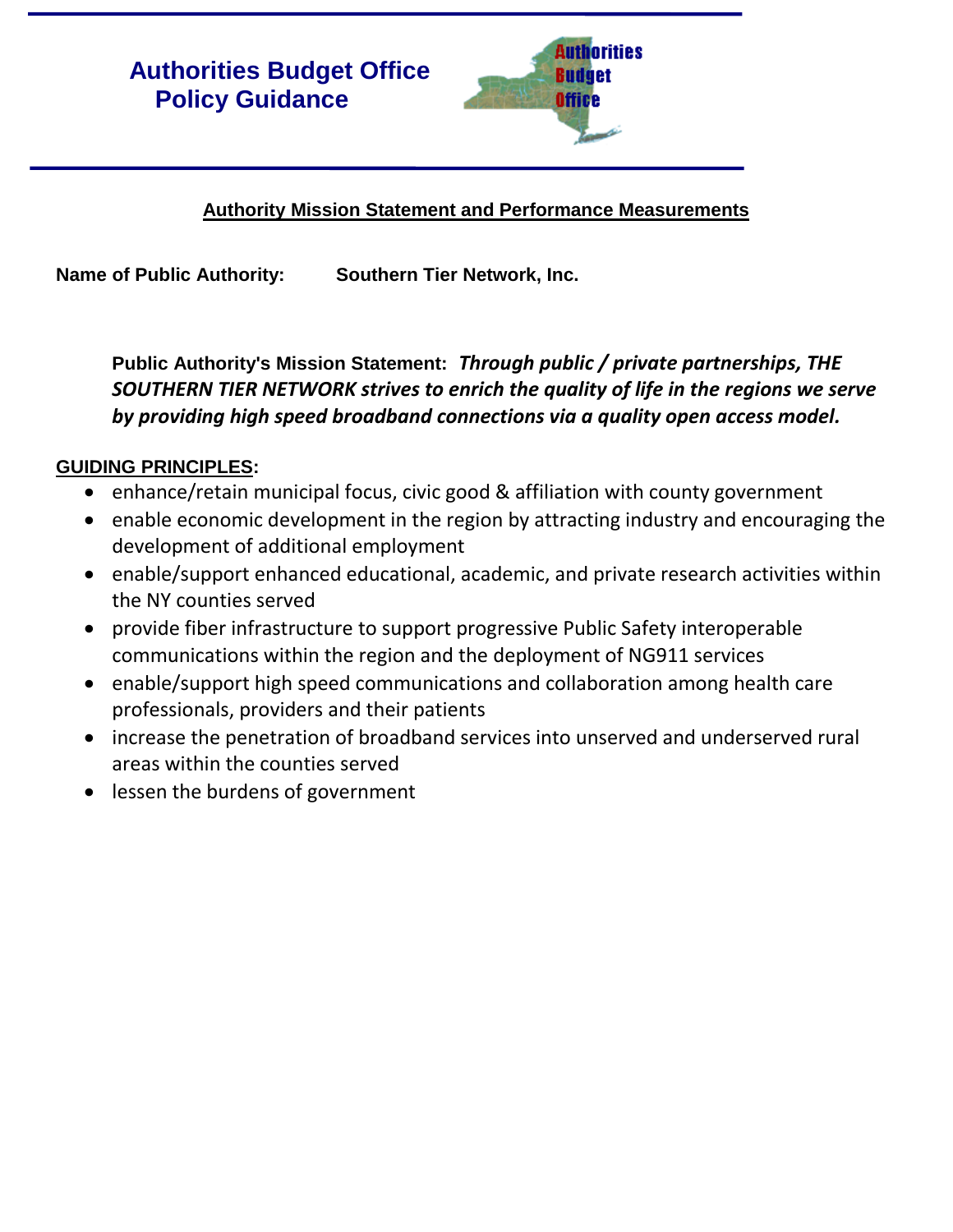**Date Adopted: February 9, 2017**

**List of Performance Goals & Accomplishments (If additional space is needed, please attach):**

#### **OBJECTIVES YEARS 2018 - 2020**:

- Work with municipal governments, schools, IDAs, carriers, and service providers to develop pilot projects deploying broadband internet services to the rural unserved/underserved areas – **successful partnership with Empire Access & STN to deploy FTTH services to residents along Schuyler County Rt***. 16/Rt 17; established Chemung County Rural BB Committee, met with four carrier/service providers to discuss and map their bb deployment in the county and interest in partnering with Chemung County on a plan to deploy bb to all unserved/underserved county residents; attended numerous meetings with Town of Starkey/Dundee Community BB Outreach committee discussing and planning bb builds to address the unserved/underserved Town residents, created cost proposal with BOM for building a wireless solution.*
- Develop and execute long term strategy and associated annual business operating plans to achieve agreed upon service and financial goals – *STN Financial Committee created a Long-Range Financial Planning Model; STN Strategic Planning Committee established a SWOT analysis that identifies key actions required for STN operations.*
- Develop and track quantitative metrics to measure performance against objectives – *STN Financial Team developed Investment Planning Policy & Strategy; STN management created a Fiber Inventory Analysis & Network Utilization document; Creation of a Color-Coded Fiber Count map of the STN backbone and laterals; Established monthly Sales Activity Reporting.*
- Develop Strategy to increase awareness and specific programs involving STN among county IDAs to support regional economic growth - *Numerous meetings coordinated and held with Economic Development organizations: Chemung County STEG, Schuyler County SCOPED, Tioga County IDA, Yates County IDA, City of Binghamton Economic Development.*
- Continue to improve corporate governance including multi-county public safety committees – *established IRS 501(c)(3) classification; Amendment of STN's Certificate of Incorporation; created and board adoption of STN Sexual Harassment Policy; Creation of Four County Private Fiber Ring (Chemung, Schuyler, Steuben, Yates).*
- Work with Health Care Systems to enable services such as telemedicine, online scheduling and check-in, bill pay, electronic medical records and prescription ordering – *established fiber infrastructure diversity & redundancy meetings with Guthrie Health Care Systems (18 hospital, clinics, and physician offices interconnected with STN fiber); introductory meetings with UHS Health Care*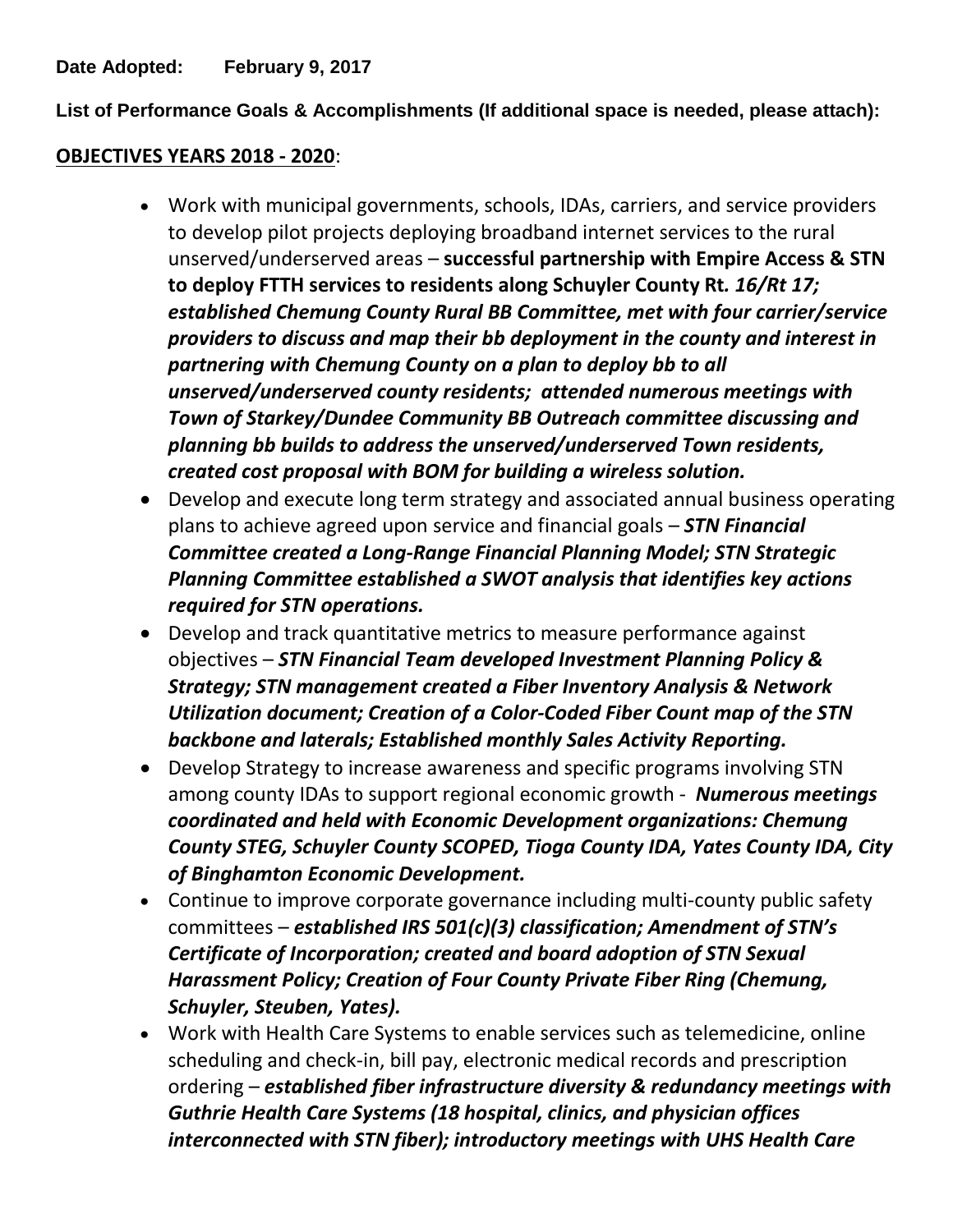*Systems and development of cost proposals to interconnect their locations; reestablished communications with Arnot Health Systems regarding connecting locations with STN dark fiber.*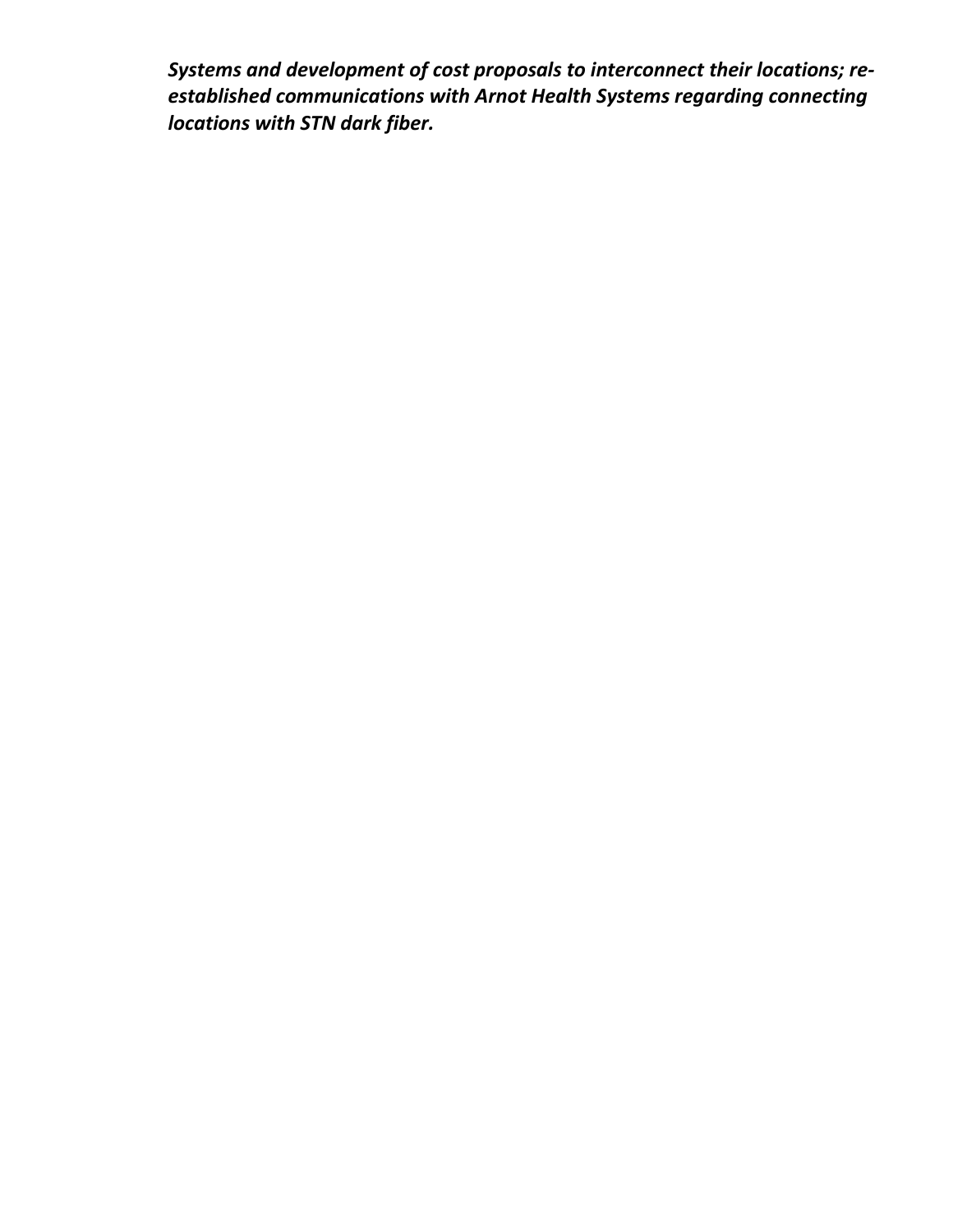#### **Additional questions:**

- 1. Have the board members acknowledged that they have read and understood the mission of the public authority? Yes.
- 2. Who has the power to appoint the management of the public authority? The STN Board of Directors.
- 3. If the Board appoints management, do you have a policy you follow when appointing the management of the public authority? Yes. the public authority?
- 4. Briefly describe the role of the Board and the role of management in the implementation of the mission. The Board and Management meet monthly to review progress in contracting with vendors, customers and construction / operation of the network.
- 5. Has the Board acknowledged that they have read and understood the responses to each of these questions? Yes.